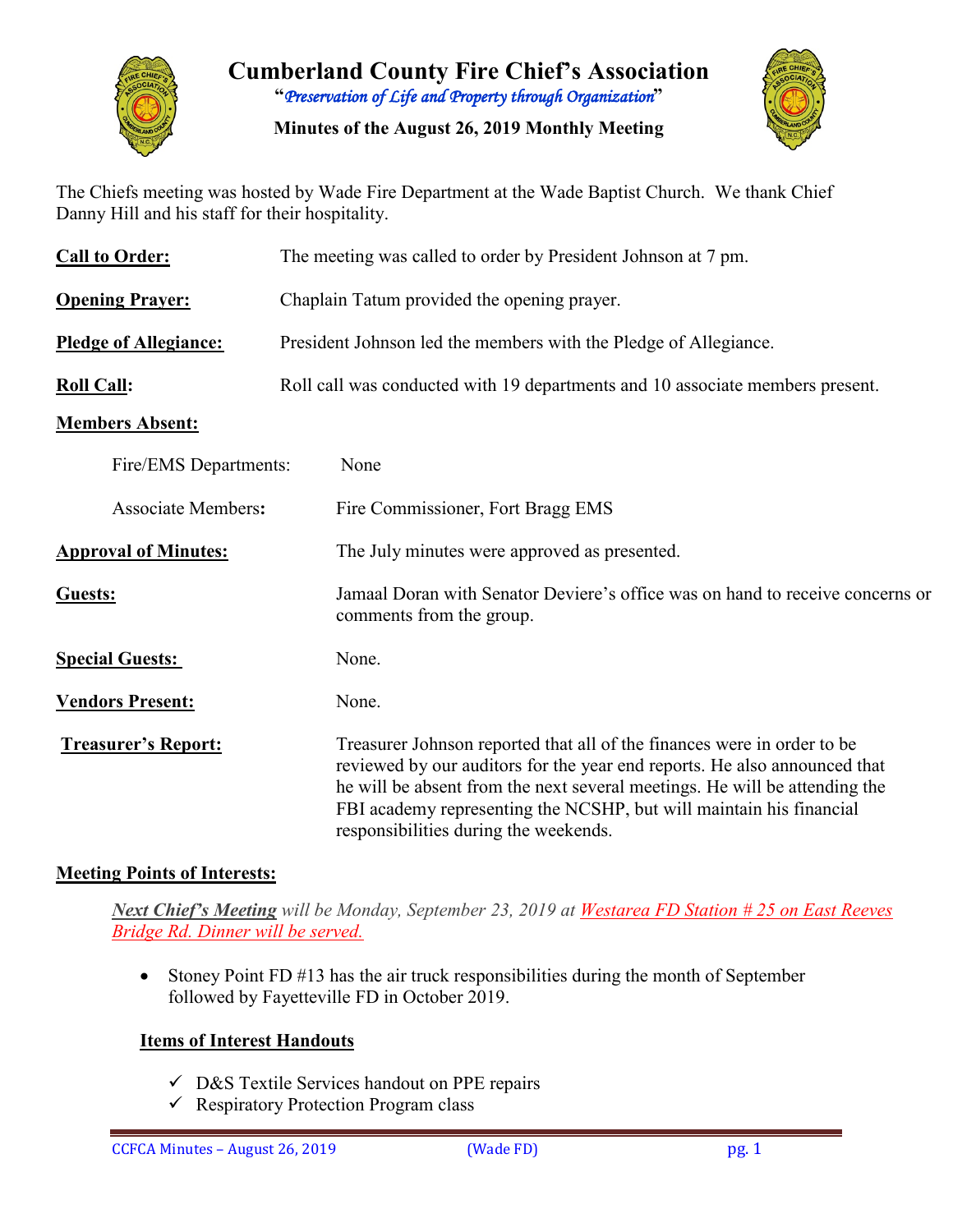- $\checkmark$  Active Shooter bulletins.
- $\checkmark$  Communications Committee minutes
- $\checkmark$  LEPC Minutes & Agenda notes
- $\checkmark$  Westarea vehicle for sale document
- $\checkmark$  NCSFA 9-11 ceremony brochure
- $\checkmark$  IAFC Chief of the year document
- $\checkmark$  Safety Bulletins
- $\checkmark$  Stedman FD Cancer Awareness T-Shirt Sales Flyer
- $\sim 20$ <sup>th</sup> annual CC Emergency Services Memorial program
- $\checkmark$  Trail of Terror brochure

#### **OLD BUSINESS**

- 1. President Johnson presented a plaque to Keith Jackson of the Bethany FD for his years of service as the Fire Chief.
- 2. President Johnson presented a plaque to Mike Hill of the Wade Community FD for his years of service as the Fire Chief.
- 3. President Johnson stated the Caisson Unit is making progress, all the exterior painting is complete and looks good. We just received spatter paint to complete the compartments. Left remaining is the interiors of the cab and buddy cab. He has made contact with the graphics designer and will send out pictures in near future. We are looking for a 24 foot ground ladder and brackets for the truck and if anyone has one that can be donated to the Caisson unit it would greatly be appreciated. The ladder is for appearances only and does not need to be service tested.
- 4. Treasurer Johnson gave an update on the building to store the CCFCA assets. Chief Herndon brought up the possibility of storing same at the new training center. President Johnson stated that the footprint at the new complex was full.
- 5. President Johnson gave an update from FRI- 2019 about an increase in lawsuits being filed against Fire Chiefs and departments for activities within their organizations.
- 6. President Johnson gave a brief update on the LEPC meeting from July 2019.

#### **NEW BUSINESS:**

- 1. President Johnson briefed the group on the upcoming Respiratory Protection Administrators class being held at the Health Department on September 19, 2019 from 0900-1300 hours.
- 2. President Johnson hopes to issue the 1985 Seagrave fire apparatus to the CC Schools Fire Academy in the near future. We have outfitted the truck through equipment donations and it will serve the High School Fire Academy well. He will let all the Chiefs know when the transfer will take place.
- 3. President Johnson advised the membership that over the next several months Fayetteville Technical Community College President Dr. Keen will come to one of our meetings and update the membership on the progress of the new Fire & Rescue Training Center.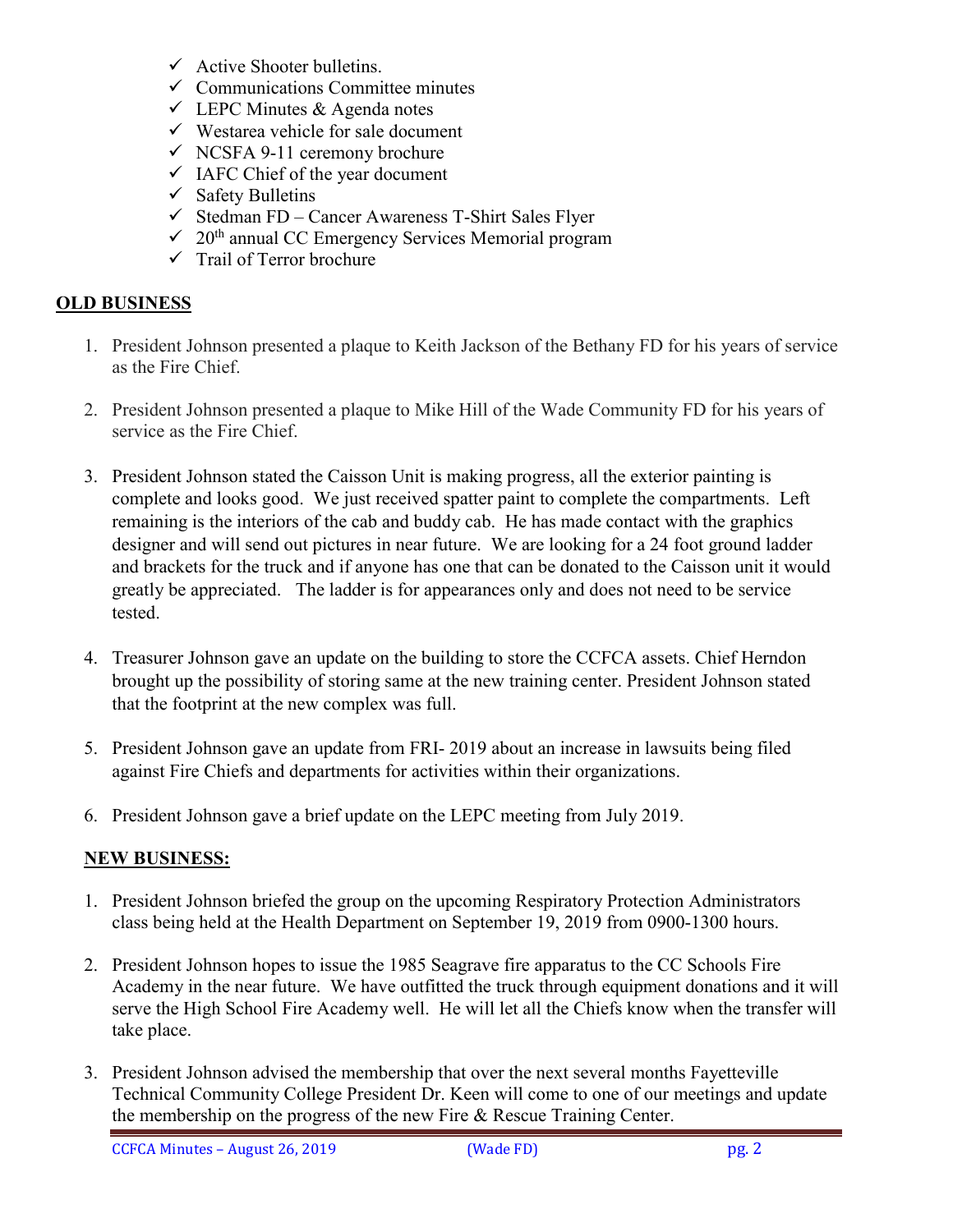### **COMMITTEE REPORTS:**

### **ID CARD/TECHNOLOGY COMMITTEE**

- **FYI.** Fire Chiefs are required to send a signed letter or memo with a firefighter requesting an ID Card. For any questions or an appointment contact 424-0694 or e-mail at [cjohnson.spfd@gmail.com](mailto:cjohnson.spfd@gmail.com)
	- President Johnson asked the members to please recycle or return the clips used for our ID Cards. These clips are extremely expensive and we need to reuse them as much as possible in order to hold down costs. So when members leave a department do not give the ID Tags and clips to the departing member, instead retrieve the clips.

### **FIRE PREVENTION/EDUCATION COMMITTEE** E-Mail: Chief T.J. McLamb [jmclamb@ci.fay.nc.us](mailto:jmclamb@ci.fay.nc.us)

• No report.

**STANDARDS & POLICY COMMITTEE** A/C Kevin Murphy (SPFD # 13) Chairperson, E-Mail: [kmurphy1903@gmail.com](mailto:kmurphy1903@gmail.com)

• No report.

**MEMORIAL COMMITTEE** Chief R. Marley (Pearce's Mill) Chairperson, E-Mail: [pmfd0301@nc.rr.com](mailto:pmfd0301@nc.rr.com)

- Chief Marley gave an update on the service. A few details still need to be worked out but everything is moving forward. All Chiefs are reminded to please ensure that all NON-LODD deaths are reported to him so that the names can be added to the list.
- President Johnson advised that Cumberland County District Attorney Billy West will be our guest speaker for the Saturday October 12, 2019 event at 11 am. He asked all chiefs to please put this event in their calendar in order to obtain maximum participation for this annual special service.

#### **AUTOMATIC AID/MUTUAL AID COMMITTEE** Chief Joe Marsh (GCFD # 24) Chairperson,

E-Mail: [gcfd24@nc.rr.com](mailto:gcfd24@nc.rr.com)

• No report

**FINANCE COMMITTEE** Deputy Chief Freddy Johnson Jr. (Stoney Point) Chairperson, E-Mail: [spfd1302@nc.rr.com](mailto:spfd1302@nc.rr.com)

• No Report

**RESCUE COMMITTEE** Deputy Chief Hank Harris (Cotton FD) Chairperson, E-Mail: [cfd402@nc.rr.com](mailto:cfd402@nc.rr.com)

• No report.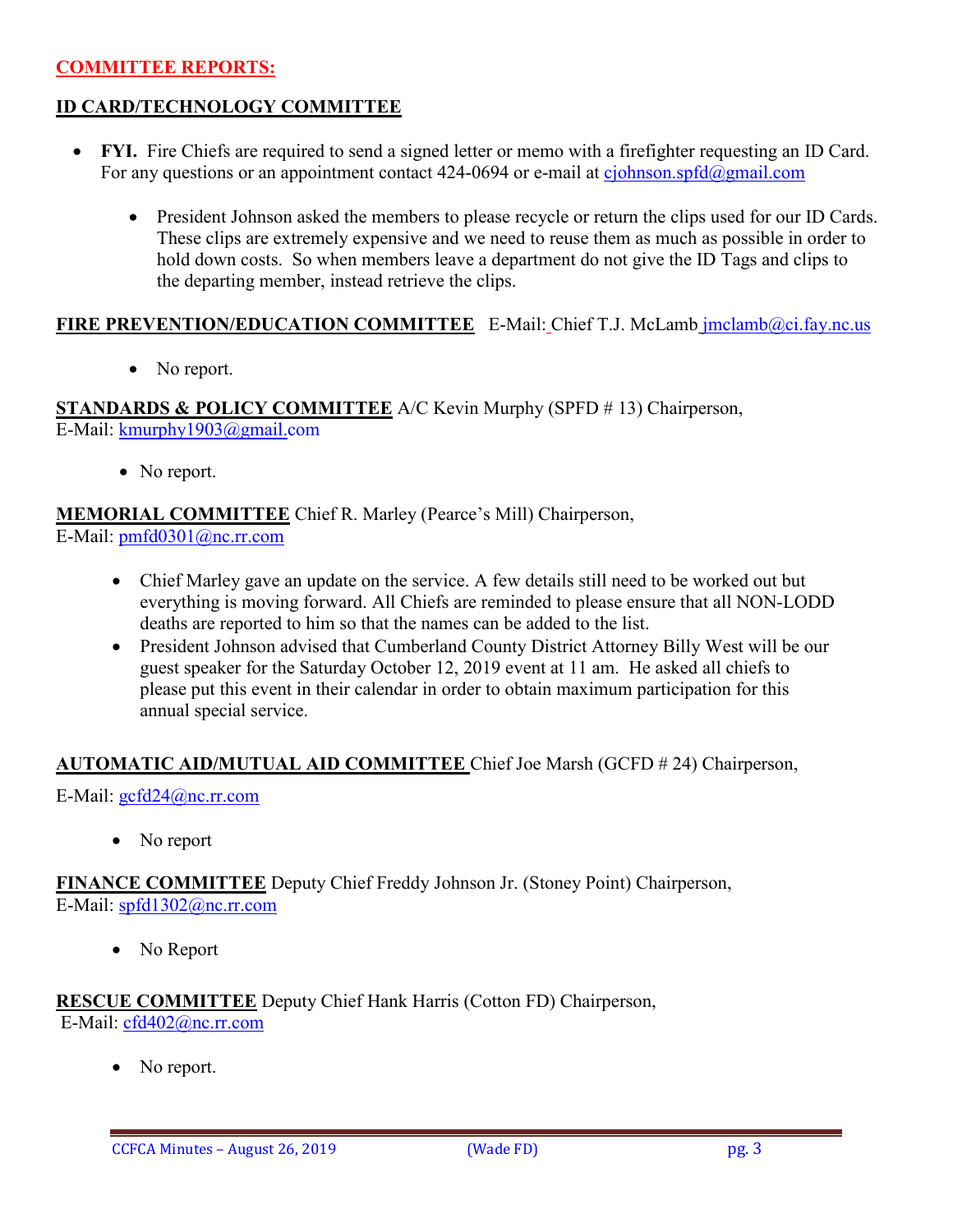# **COMMUNICATIONS /DISPATCH STEERING / AVL COMMITTEE** Chief Chuck Hodges (Hope

Mills FD), Chairperson, E-Mail: clhodges@townofhopemills.com

- Chief Hodges discussed issues with Fire Alarms activations and units running routine traffic. A possible update to policy may be needed. Please review the minutes in the package for complete details of the communication team meeting.
- He also briefly talked about the radio updates that will take effect on January 1, 2025 and that planning has already begun to address this costly endeavor.

**KNOX BOX COMMITTEE** - Emergency Management Officer Gene Booth (Emergency Services) Chairperson, E-Mail: [wbooth@co.cumberland.nc.us](mailto:wbooth@co.cumberland.nc.us)

• No report

**FIREHOUSE STEERING COMMITTEE** – Fire Chief T. J. McLamb (FFD) Chairperson, E-Mail: [tmclamb@ci.fay.nc.us](mailto:tmclamb@ci.fay.nc.us)

• No report

**NC WORKFORCE SOLUTION GRANTS – COMMITTEE** – Fire Chief Justin Nobles (SVFD # 23) Chairperson. E-Mail: [Jnobles@stedmanfire.com](mailto:Jnobles@stedmanfire.com)

• Timmy Mitchell reported that recruitment efforts were still on going in Cumberland County and that Chief Nobles will travel to Virginia to the IAFC headquarters for a special meeting concerning our grant.

**JOINT INCIDENT / DISASTER RESPONSE COMMITTEE** – Assistant Fire Chief Richard Bradshaw (VFD) Chairperson, E-Mail: [rbradshaw1@nc.rr.com](mailto:rbradshaw1@nc.rr.com)

• No report.

# **ASSOCIATE MEMBERS REPORT**

**COUNTY MANAGERS OFFICE** – Assistant County Manager Tracy Jackson E-Mail: [tjackson@co.cumberland.nc.us](mailto:tjackson@co.cumberland.nc.us)

• Mr. Jackson reported that all of the contracts were in and being processed for payments.

# **EMERGENCY SERVICES DIRECTOR/ ECC-911 (**Gene Booth, Director),

E-Mail: [wbooth@co.cumberland.nc.us](mailto:wbooth@co.cumberland.nc.us)

- Director Booth introduced Hendrix Valenzuela as the new EM Officer. He comes from the North Carolina Emergency Management Eastern Branch Office where he worked as a Planner.
- Director Booth also discussed the local volunteers would now be known as Cape Fear CERT. Anyone interested in any information about this group, please contact him.
- EM Director Hendrix Valenzuela addressed the membership and briefly talked about Web-EOC and other EM programs and that he will be out to visit each department to meet with each chief within the near future.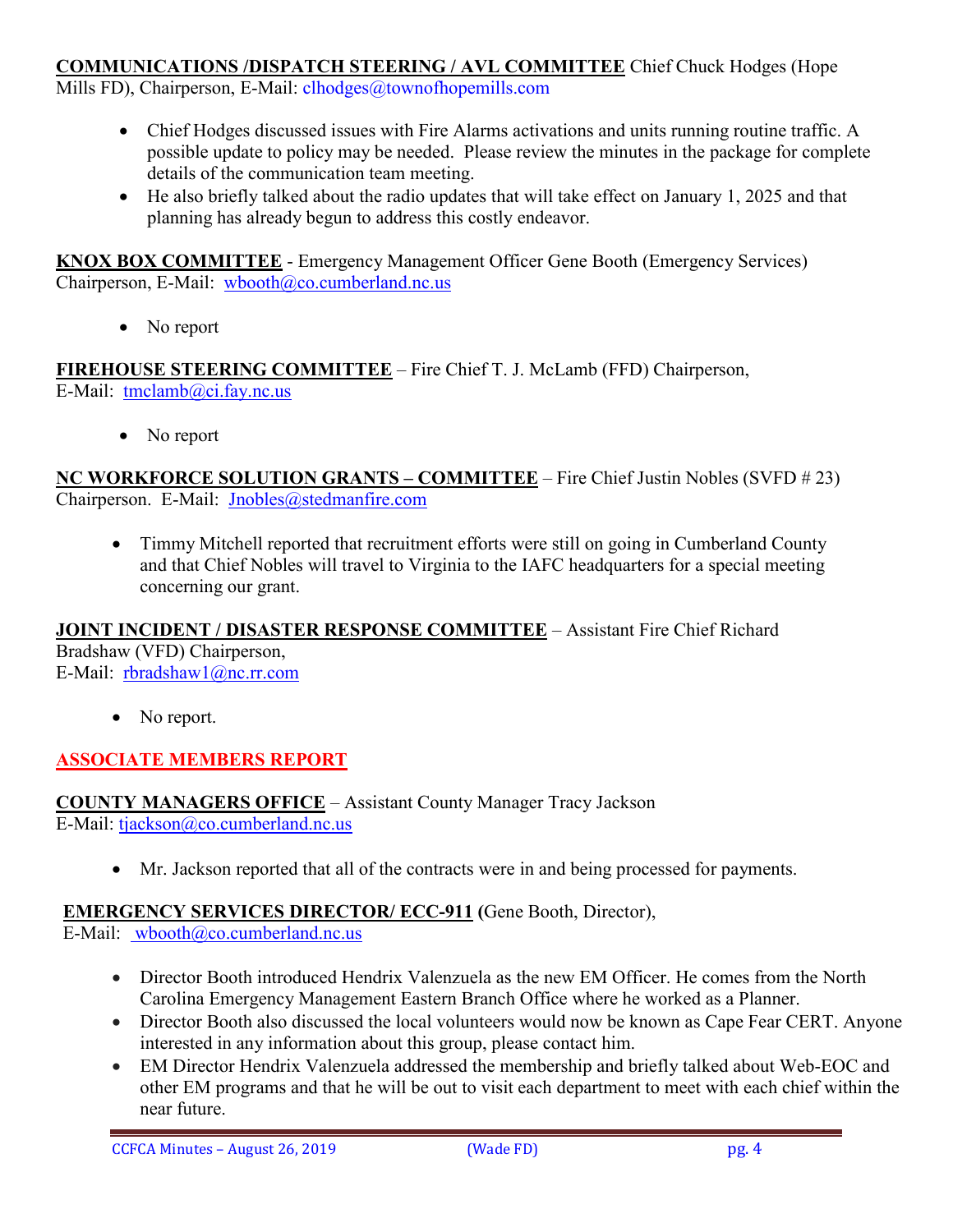• Adam Johnson, 9-1-1 Communications Manager provided information about IAMRESPONDING and its enhancement to improve communications with Sampson County.

## **EMS DIRECTOR:** Brian Pearce, Director E-Mail: bpearce@capefearvalley.com

• No report.

**HAZMAT:** AC Robert Brinson, FFD - POC telephone for HAZMAT is 910-584-9550, E-Mail: [rbrinson@ci.fay.nc.us](mailto:rbrinson@ci.fay.nc.us)

• Assistant Chief Brinson reported that the HMT was seeing an increase in gas leak calls and reminded everyone to practice proper safety protocols in dealing with these events.

**FORESTRY DISTRICT** Craig Gottfried, County Ranger, E-Mail: [craig.gottfried@ncagr.gov](mailto:craig.gottfried@ncagr.gov)

• Ranger Gottfried presented rain gauges to departments for use in reporting rain totals in your area.

**FTCC** Steve Drew, E-Mail: [drews@faytechcc.edu](mailto:drews@faytechcc.edu)

• No report.

**SHERIFF'S OFFICE** Sheriff Wright (Sr. Sgt. Steven Hodges – ATF)

• Sgt. Hodges reminded everyone to be specific as to your need for a deputy to assist in traffic control versus the need for an investigator when making your request to the dispatch office.

**FAYETTEVILLE POLICE –** Police Chief Gina Hawkins, Email [ghawkins@ci.fay.nc.us](mailto:ghawkins@ci.fay.nc.us)  (Captain Jay Devane) [jdevane@ci.fay.nc.us](mailto:jdevane@ci.fay.nc.us)

• No report

**NC HIGHWAY PATROL** – Major Freddy Johnson Jr. SHP Special Operations.

E-Mail: [Freddy.johnson@ncdps.gov](mailto:Freddy.johnson@ncdps.gov) or Sergeant S. Johnson SHP Raleigh Training Center E-Mail [sean.johnson@ncdps.gov](mailto:sean.johnson@ncdps.gov)

• Major Johnson reported that there is some proposed new legislation on the use of amber lights. This is being pushed by the towing industry due to the number operators struck at accident sites. More to follow as this makes its way thru committee

# **COUNTY COMMISSIONERS** Fire Commissioner Marshall Faircloth

• No report.

# **FOR THE GOOD OF THE ASSOCIATION:**

- Westarea has a vehicle for sale.
- Stedman FD is selling Breast Cancer shirts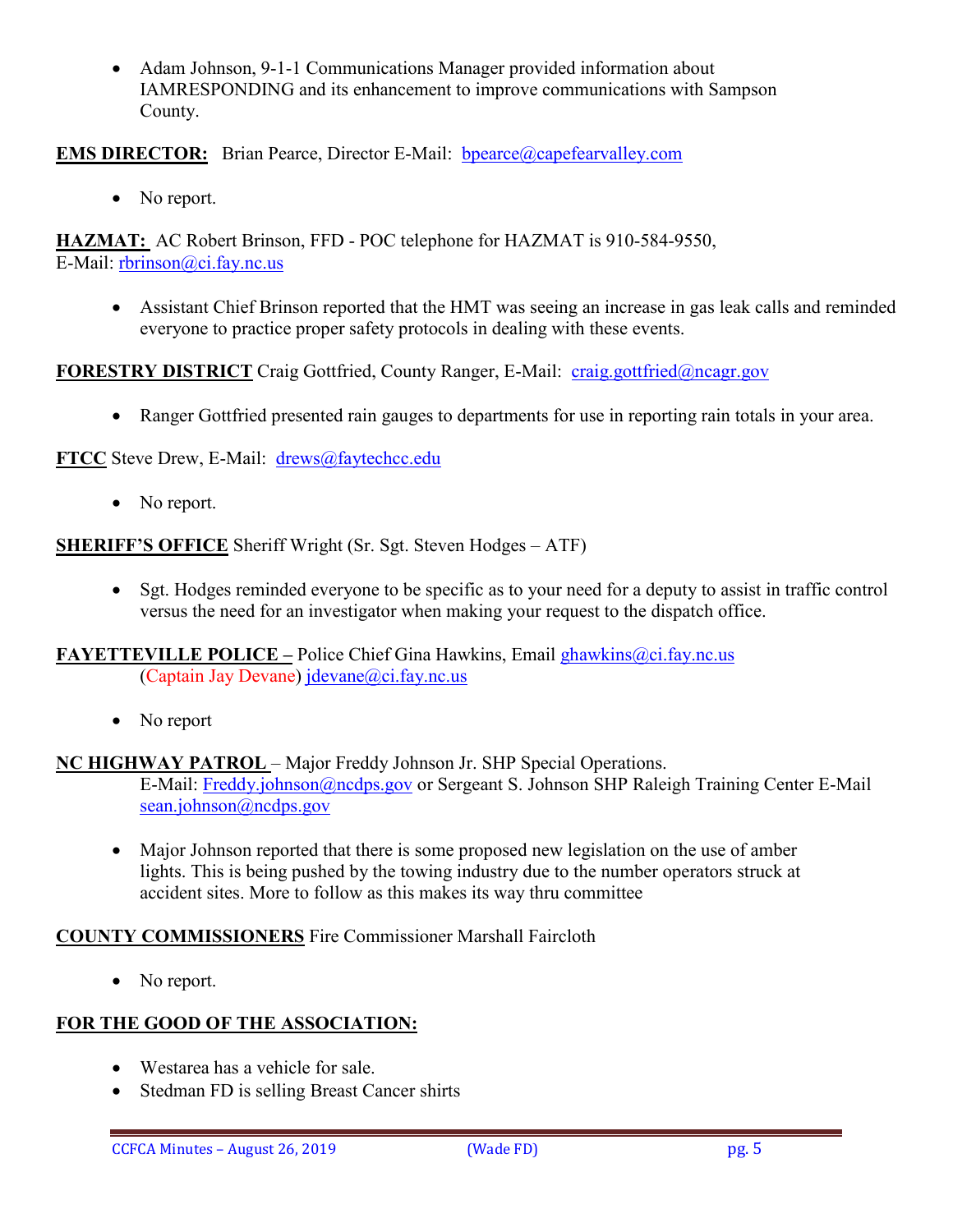- Stoney Point is starting their annual Trail of Terror fund raiser the last weekend in September and it will run through Halloween. He asked that everyone please post the provided flyer on your department's bulletin boards.
- Chief Melvin gave a report on the PFOS / PFOA issues related to AFFF foam and its projected impact to the Fire Service in both cost acquisition and disposal of the current products. President Johnson stated that the association currently has right at 2000 gallons of the foam in question in stock distributed on the associations three (3) foam trailers. He stated that we will monitor this situation closely as a proposed new law addressing the use of the foam in question. The bill is currently in committee.

**ADJOURNMENT:** A motion was made to adjourn by Chief Brock and seconded by Captain Jay Devane.

The meeting was adjourned at 2050 hours.

Respectfully Submitted By:

*Freddy l. Johnson Sr. Mark A. Melvin*

Freddy L. Johnson Sr., CFO Mark A. Melvin, CFO Fire Chief / President Fire Chief / Secretary

**Enclosures - 1**

1. Roll call